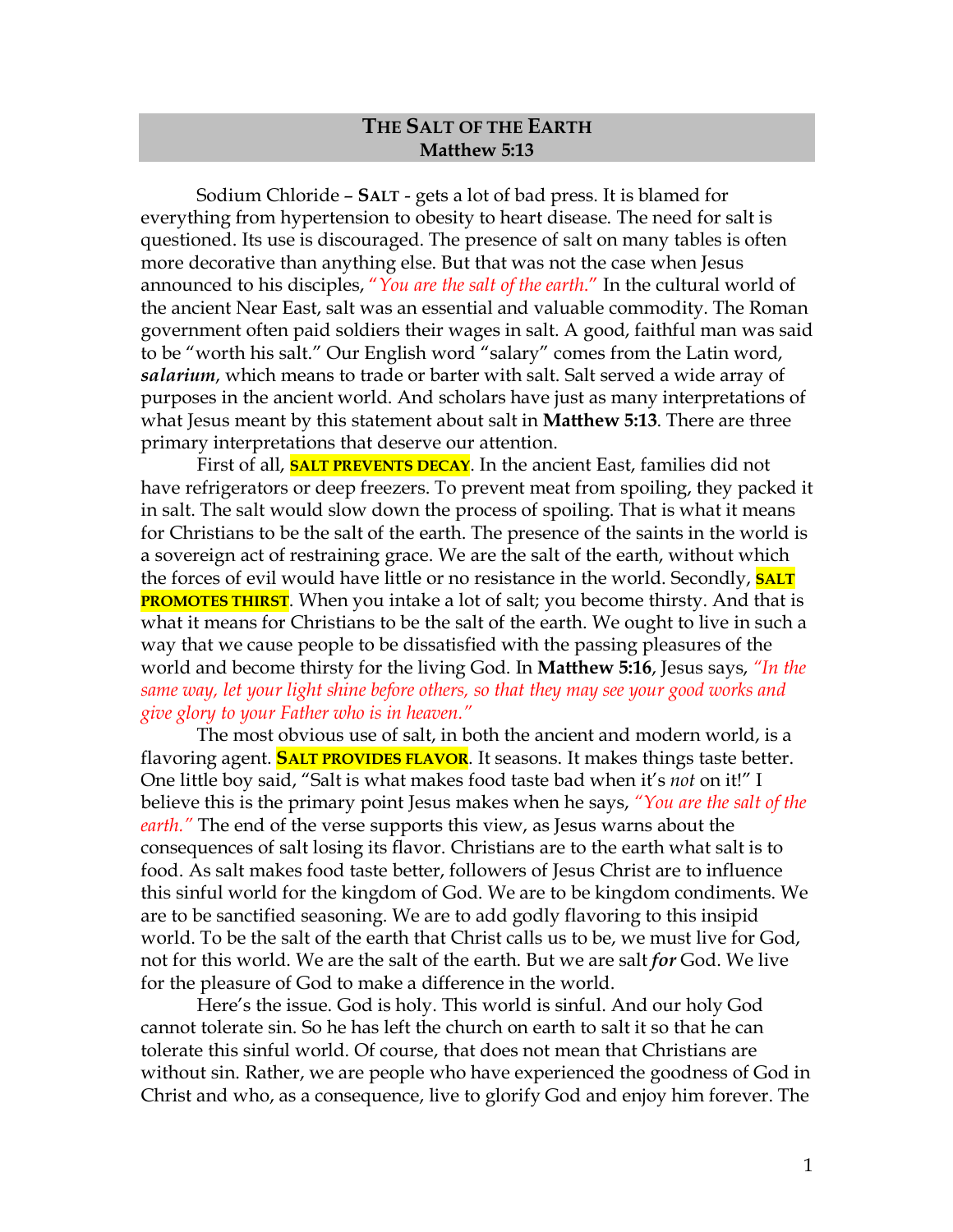presence of citizens of the kingdom of heaven makes this corrupt world palatable to the holiness of God. We are the salt of the earth. This principle is illustrated throughout scripture.

- We see this in Noah and the flood.
- We see this in Joseph and Potipher's house.
- We see this in Lot and the cities of Sodom and Gomorrah.
- We see it in Paul and the pagan sailors who were shipwrecked with him.
- And we ultimately see it in the church of Jesus Christ.

We are the salt of the earth. But are we living and serving and representing the kingdom as Christ has called us to? **VANCE HAVNER** wrote, "For too long we have been tickling palates with fancy flavors, spicy relishes, and clever recipes borrowed from the world. Too many pulpits serve gourmet theology with menus from Hollywood and are trying to please the jaded appetites of the fed-up humanity. But what we really need is some old-fashioned salt. And if we do not start producing more of it in our churches, we shall be good for nothing." In short, let the church be the church! What is the church? You are the salt of the earth. In the scientific chart of elements, salt is sodium chloride. In **Matthew 5:13**, Jesus gives us the place of salt in the kingdom chart of elements.

## **I. JESUS DESCRIBES HIS FOLLOWERS AS THE SALT OF THE EARTH.**

The first two words of **Matthew 5:13** are crucial: *"You are…"* This statement is a description, not a prescription. It is not a command or exhortation. Jesus is not challenging his followers to some ideal behavior. He is stating the nature of kingdom citizenship: *You are the salt of the earth*. Jesus does not say, "You should be salt." He does not promise, "You will be salt." He does not command you to be salt. He does not exhort us to act like salt. He does not encourage you to strive for saltiness. He doesn't exhort us to pray that God will make you salt. He says, *"You are the salt of the earth."* In this statement, our **function** as salt is assumed. But our **nature** as salt is explicit. In fact, it is **emphatic**, "You, and only you, are the salt of the earth." The fact that Jesus says salt is what you are makes a vital point about maximizing kingdom influence. The Lord considers who you are to be more important than what you do. And the Lord is only pleased with what you do when it flows from who you are.

In many instances, churches emphasize performance and ignore character. We give positions of influence to people based on their talents, longevity, or connections. And we often fail to factor in the things that matter the most – like conversion experience, spiritual vitality, Christian maturity, biblical qualifications, godly wisdom, moral purity, and Christlike humility. But God will not settle for salt substitutes. God is not as concerned with your gifts, talents, and abilities as he is your holiness, godliness, and Christlikeness. With God, character precedes and predetermines performance.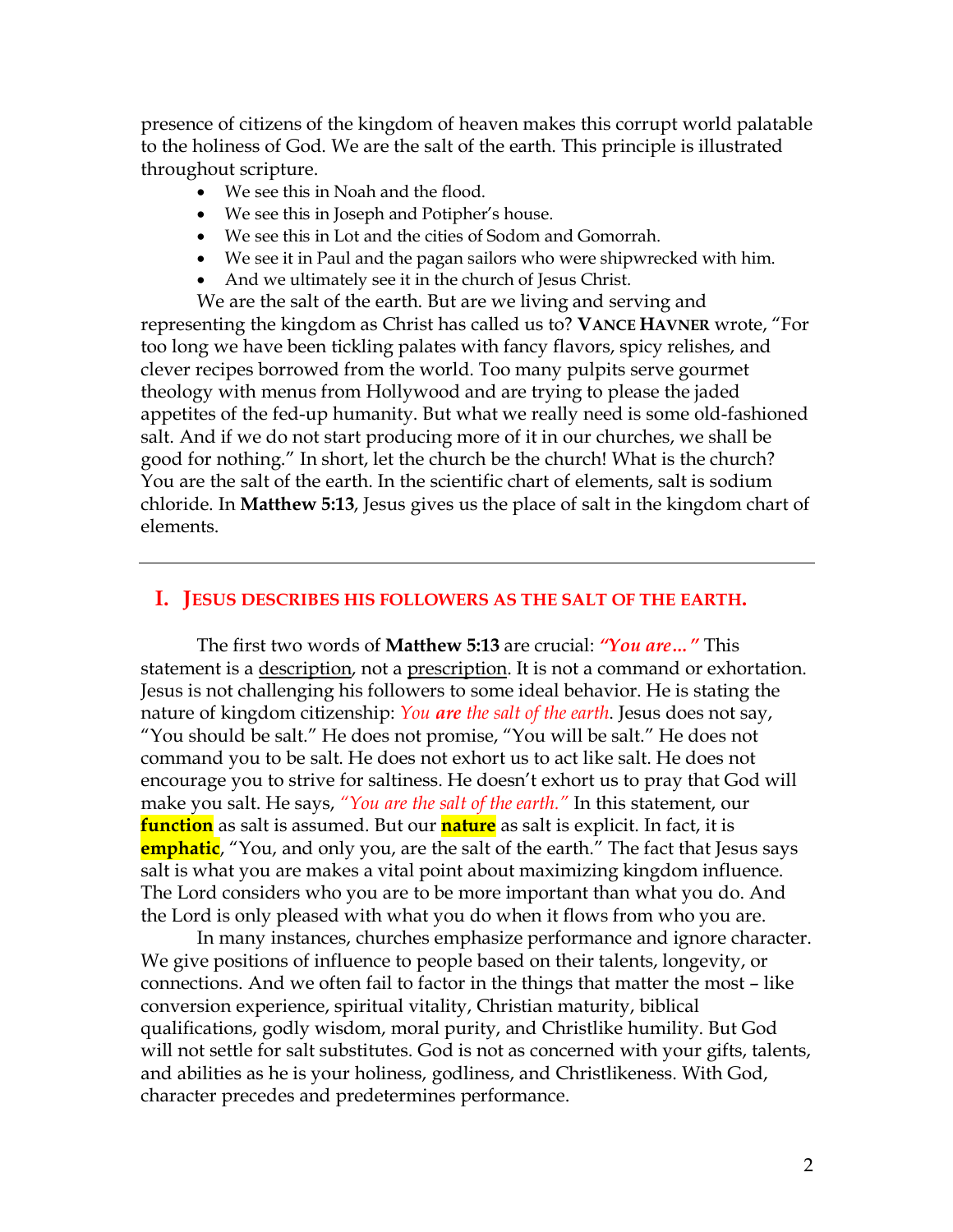**D. MARTIN LLOYD-JONES** said, **"Christians, by being Christians, influence society almost automatically."** Indeed, you can make a difference in this world by just being who you are. Just be salt. Act like a Christian. Conduct yourself as a citizen of the kingdom of heaven. What does that look like in practical terms? Jesus describes the God-blessed, Christ exalting, and kingdom focuses life in **Matthew 5:3-12**. It is to be poor in spirit. To mourn. To be meek. To hunger and thirst after righteousness. To be merciful. To be pure in heart. To be peacemakers. To rejoice in undeserved persecution. To be the salt of the earth is to live in such a way that your life makes the gospel of Jesus Christ more attractive to this lost world.

There is both good news and bad news here.

I'll give you the good news first. The good news is that God uses salt. That is, God uses ordinary things. Aren't you glad Jesus didn't describe those he uses as the gold of the earth? Or the silver of the earth? Or the jewels of the earth? Then most of us would not be fit to represent the kingdom of heaven in this world. But God in his sovereign grace uses ordinary people like you and me. **1 Corinthians 1:26-29** says, *"For consider your calling, brothers: not many of you were wise according to worldly standards, not many were powerful, nor many were of noble birth. But God chose what is foolish in the world to shame the wise; God chose what is weak in the world to shame the strong; God chose what is low and despised in the world, even things that are not, to bring to nothing things that are, so that no human being might boast in the presence of God."* Thank God he uses salt. That means that God can use you.

- **God can use you without great talents.**
- **God can use you without a seminary degree.**
- **God can use you without a lot of money.**
- **God can use you without social prominence.**
- **God can use you without physical beauty.**

Have you struggled to find your spiritual gifts? Be encouraged and know that God's personnel department has a wise variety of available jobs. Jesus told us to be the salt of the earth. There are some fourteen thousand industrial uses for salt. That's a lot of possibilities! All God needs of you to use you is all of you. And that is the bad news. The good news is that God can use you. God wants to you use. In fact, God will you use. In **John 15:8**, Jesus said, *"By this my Father is glorified, that you bear much fruit and so prove to be my disciples."* In other words, it is God's will to use you. **Joni Eareckson Tada** writes, "Frankly, I think we're being redundant to ask God to use us. We're requesting him to do something he already desires to do." So if God is not using you to influence this world for his glory, it is not because he does not want to use you. But it may be because you have not made yourself usable. You may not have made yourself useful. You may not have made yourself available.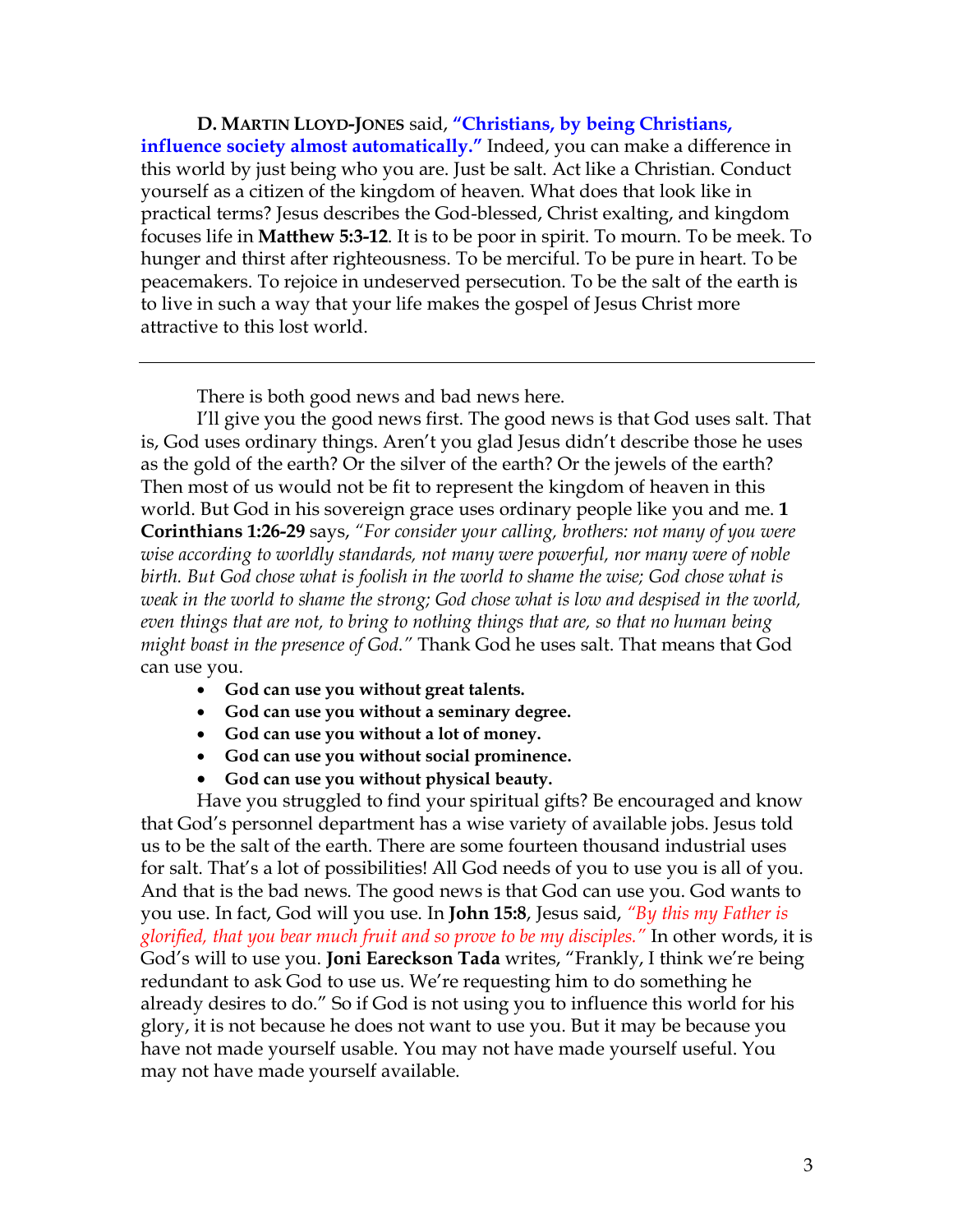Suppose you buy a house, and the former owner comes to you with the keys. There are twelve rooms in the house. But he only gives you six keys. You say, "Where are the other keys?" "Oh," he says, "You can't have them! There are some rooms I don't want you to see. There are some things I want you to move." Of course, you say, "I purchased the whole house. And I want all the keys!" Likewise, God cannot use you if you do not make yourself totally available to him. So sometimes God will start shaking things up in your life to make you useful. You are the salt of the earth. But God cannot use you to influence the world for the kingdom if you never get out of the saltshaker. So there are times when God has to take you out of your comfort zone, turn your life upside down, and shake things up to make you useable for his glory.

## **II. JESUS WARNS HIS FOLLOWERS ABOUT THE FAILURE TO BE THE SALT OF THE EARTH.**

Notice **Matthew 5:13** again: *"You are the salt of the earth, but if salt has lost its taste, how shall its saltiness be restored? It is no longer good for anything except to be thrown out and trampled under people's feet."* After describing his followers as the salt of the earth, Jesus raises a dilemma. What if the salt loss its taste, flavor, or savor? What do you do if the salt is no longer salty? At this point, commentators scramble to rescue Jesus. Salt is a stable compound. It never loses its taste. But the commentators, determined to protect Jesus from reproach, explain that the salt made in the granaries near the Dead Sea were actually unstable and could lose its saltiness if adulterated by other substances. When this happened, they say, the salt would be tossed out as useless and trampled under the feet of those who passed along the way.

That sounds interesting. But that kind of cultural reinterpretation of the text gives Jesus protection he does not need. Jesus intentionally turned this word picture on its head to make an essential point about the kingdom influence his followers are to have in this world. Here it is: **Salt is different**. For salt to influence the taste of food, it must first have intimate contact with it. So much so that the salt dissolves and disappears as it infiltrates the food. But even though the salt becomes so thoroughly entrenched in the food, you know there is salt in the food because the presence of the salt makes the food taste different. But what use would it serve to put salt on food if it tastes no different than the food? What good is salt that is not different? If salt becomes tasteless, what do you do, salt it? This ridiculous scenario is meant to be a divine warning about the great contradiction and severe consequences of worldliness in the believer's life.

Suppose a person accidentally left a steak on the kitchen counter just before leaving on vacation. Upon returning home, he would be welcomed with a horrendous odor. He would stumble to the kitchen, trying to imagine what could cause such a stench. When finding the meat he would not blame the meat for being a rotten slab of beef. He would kick himself for failing to preserve the meat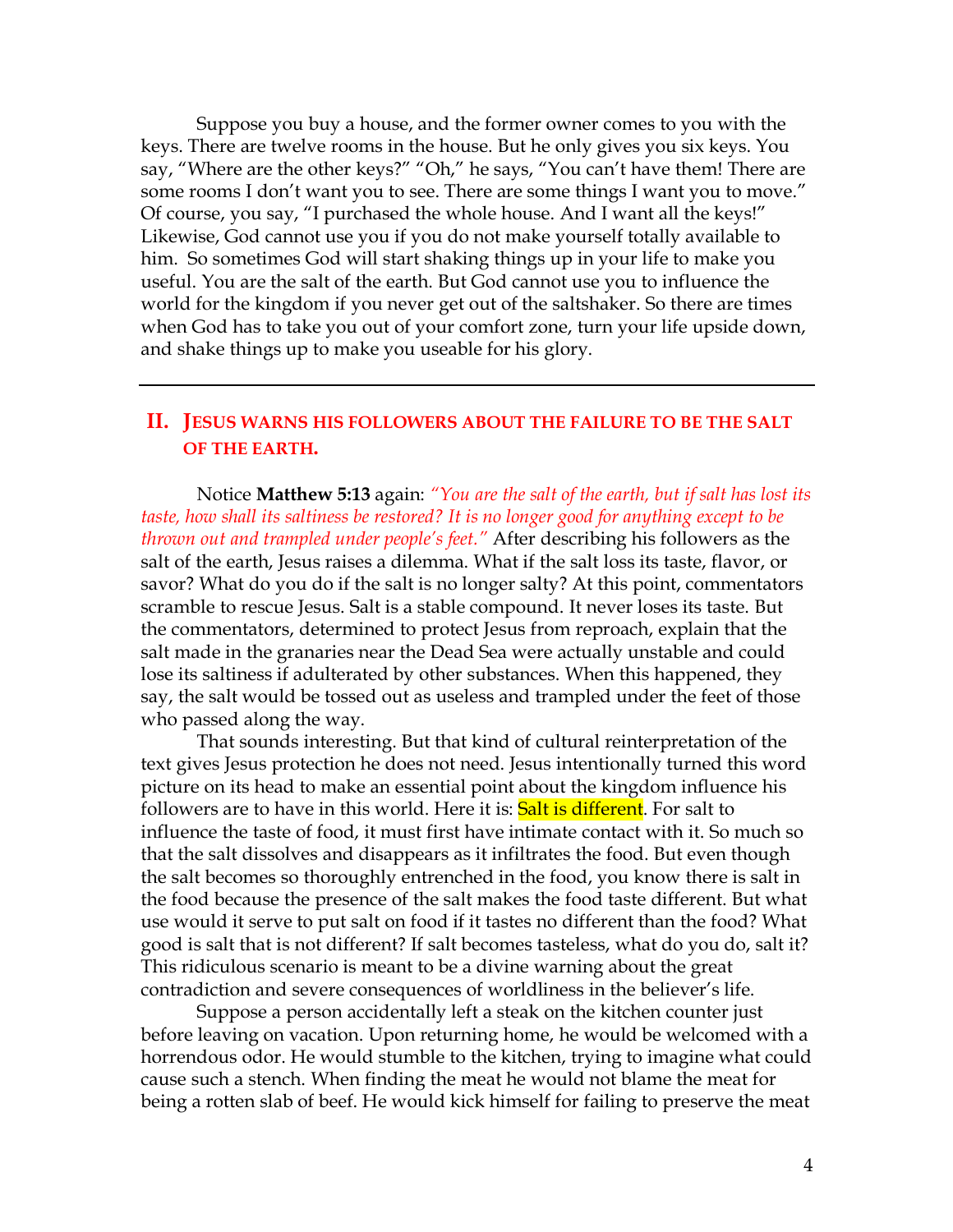in the refrigerator. Unfortunately, we Christians are often not that logical in our response to this sinful world. We make plenty negative comments and vent great frustrations over this rotten society. But our culture is simply doing what comes naturally. As hard as it is to admit, we should quit leveling blame of decadence on pagans and start asking why the church is not more effectively preventing decay from setting in. The only way we can make a difference is if our lives demonstrate the difference that Jesus Christ makes. Mark it down.

- It matters how you conduct life each day.
- It matters how you lead your family.
- It matters how you treat your neighbor.
- It matters how you perform your job.
- It matters how you manage your material possessions.
- It matters how you respond to trials and temptations.

Jesus says, *"You are the salt of the earth, but if the salt, how shall its saltiness be restored? It is no longer good for anything except to be thrown out and trampled under people's feet.*" Notice the severe consequences for losing one's saltiness. Jesus said you are good for nothing except to be thrown out and trampled under people's feet. Think about that. Some things that lose their original purpose can still be used for other things. But you cannot do that with salt. There is no such thing as recycled salt. Unsalty salt is worthless. A rabbi at the end of the first century was asked how one could make saltless salt salty again. He replied that one should salt it with the afterbirth of a mule. The problem with this answer is that mules are sterile. But that was exactly the rabbi's point. Moreover, that is the warning the Lord Jesus issues to nominal, worldly, and unfruitful disciples. **Luke 14:34-35** says, *"Salt is good, but if salt has lost its taste, how shall its saltiness be resorted? It is of no use either for the soil or for the manure pile. It is thrown away. He who has ears to hear, let him hear."* A disciple who does not live like a disciple is worth about as much as tasteless salt or invisible light.

This warning about the peril of unsalty salt should lead us to examine our profession of faith. Salvation comes when you repent of your sins and put your faith in Jesus Christ as Savior and Lord. It has nothing to do with anything you do. It is all about what God has done for us through the righteous life and substitutionary death of Jesus Christ. Salvation comes to those who put their trust in Christ alone for the forgiveness of sin. But true assurance of salvation does not come by merely remembering some day in the past when you professed faith in Jesus Christ. It does not come by tallying up all of the religious things you do. True assurance comes as God conforms you into the image of his Son by the dynamic work of the Holy Spirit. **2 Corinthians 5:17** declares, *"Therefore, if anyone is in Christ, he is a new creation. The old has passed away; behold, the new has come."* More than just remembering the day when you walked down the aisle and gave the preacher your hand, you ought to be looking into the mirror of God's word to see if there is evidence of real change taking place in your life.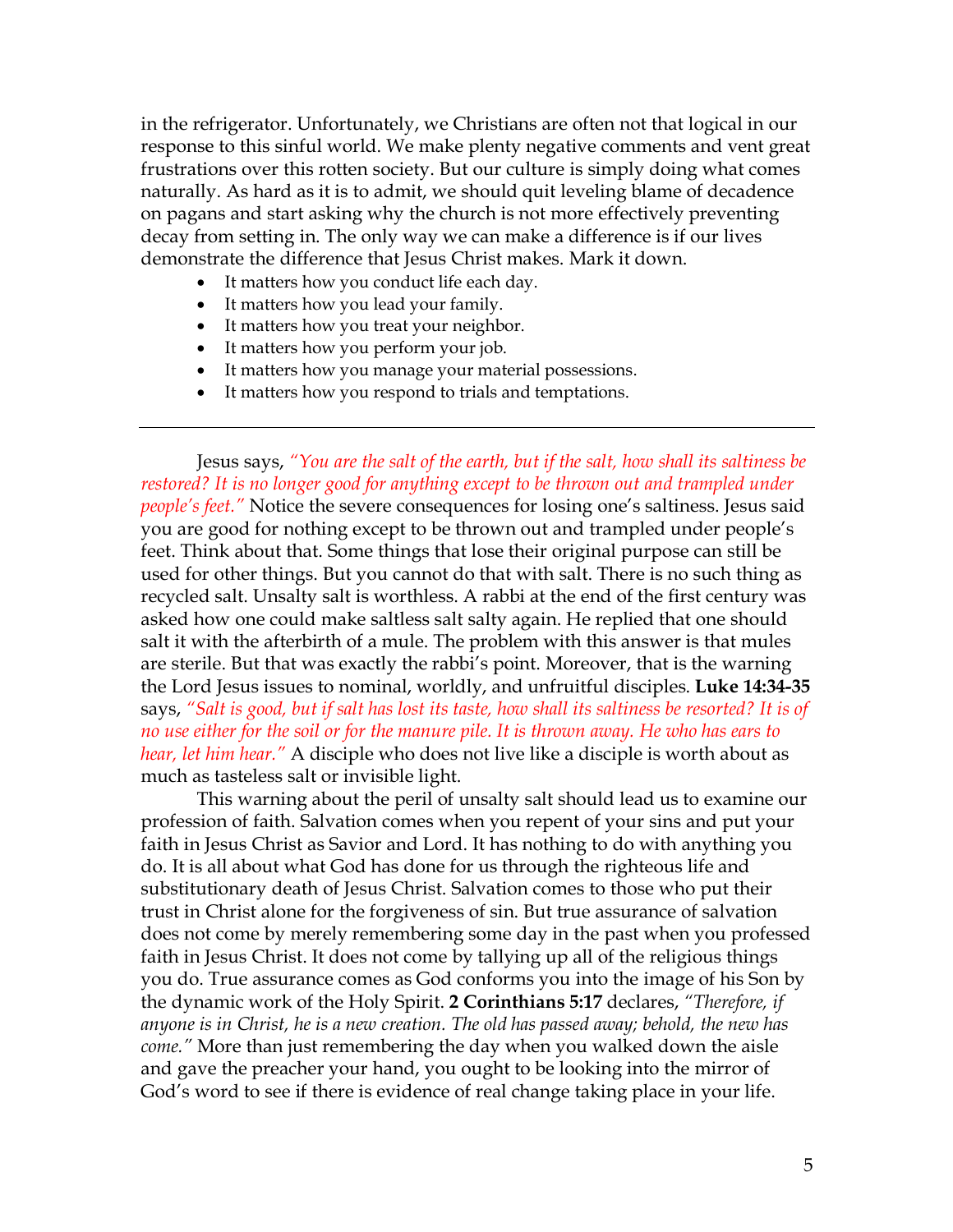**In his little book,** *Stop Dating the Church***, JOSHUA HARRIS lists ten "must-haves" you should factor in as you search for a church home. The ninth question listed is quite provocative:** *Is this a church that is willing to kick me out?* **That may seem to be a harsh factor that would cause you to avoid a church. But that is the kind of church you ought to be looking for. When a person who claims to be a Christian lives in a way that blatantly contradicts all that it means to be a disciple of Christ, a faithful congregation's responsibility is to begin the process of removing that person from membership and to treat him or her like an unbeliever in the hope that he or she will repent and ultimately be restored.** 

Now, that may seem unloving to you. But what is really unloving is for a person to live in a way that contradicts the way of Christ without repentance and be in a church that allows them to think that they are right with God when they are not. I hear people say, "I'm saved and on my way to heaven anyhow?" But that is not the truth. You don't go to heaven anyhow. You get to heaven God's way. You do not get assurance of salvation in spite of how you live. You get assurance of salvation by how you live. If you are saved, there will be a difference in how you live.

Let me close with a word to unbelievers and a word to believers.

**A WORD TO UNBELIEVERS**. Maybe you have refused to accept Christ because of the way you have seen Christians live. "Church people are just hypocrites," you say. But let me tell you that Jesus Christ is not a hypocrite. And as long as he is who he said he is and as long as he did what he said he did, he is worthy of your trust, love, worship, service, and obedience. In **John 14:6** Jesus declares, *"I am the way, the truth, and the life. No one comes to the Father except through me."* Look to Jesus and be saved. Unlike salt, too much of Jesus will not make you sick. To the contrary, he gets sweeter as the days go by!

**A WORD TO BELIEVERS**. Jesus warns his followers about the consequences of failing to be the salt of the earth. The severe consequences are that you will not be able to influence others for the kingdom. In fact, just the opposite takes place. You are thrown out and trampled under people's feet. But notice that it is people who will reject you, not Jesus. If you fail to be what God calls you to be, you rob yourself of the opportunity to be a godly influence in the lives of others. And people may want to have nothing to do with you. But that doesn't mean that is how God will treat you. God majors in using people who are good for nothing. The emphasis of the text is not the warning. It is the calling: You are the salt of the earth. The message of the text is that the Lord has placed a calling on your life. The Lord believes in you.

**An artist went to visit a dear friend. When he arrived, she was weeping. He asked why. She showed him a handkerchief of exquisite beauty that had a great sentimental value, which had been ruined by a drop of indelible ink. The artist asked her to let**